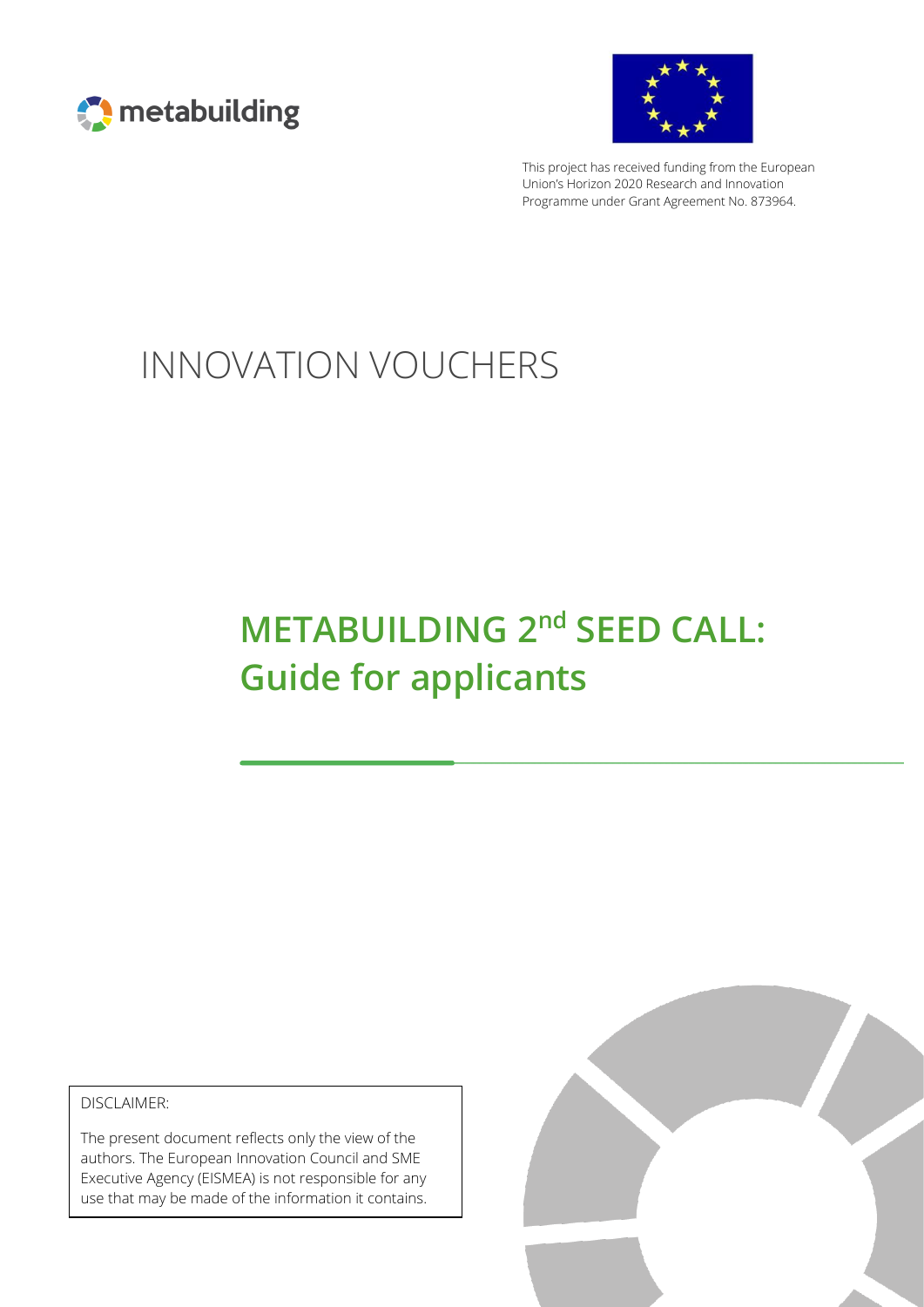# Table of contents

| 1.                    |       |                                                                                    |  |  |
|-----------------------|-------|------------------------------------------------------------------------------------|--|--|
|                       | 1.1.  |                                                                                    |  |  |
|                       | 1.2.  |                                                                                    |  |  |
|                       | 1.3.  |                                                                                    |  |  |
| 2.                    |       |                                                                                    |  |  |
| 3.                    |       |                                                                                    |  |  |
|                       | 3.1.  |                                                                                    |  |  |
|                       | 3.2.  |                                                                                    |  |  |
|                       | 3.3.  |                                                                                    |  |  |
|                       | 3.4.  |                                                                                    |  |  |
|                       | 3.5.  |                                                                                    |  |  |
| $\mathcal{A}_{\cdot}$ |       |                                                                                    |  |  |
| 5.                    |       |                                                                                    |  |  |
|                       | 5.1.  |                                                                                    |  |  |
|                       | 5.2.  |                                                                                    |  |  |
|                       | 5.3.  |                                                                                    |  |  |
| 6.                    |       |                                                                                    |  |  |
| 7.                    |       |                                                                                    |  |  |
| 8.                    |       |                                                                                    |  |  |
| 9.                    |       |                                                                                    |  |  |
| 10.                   |       | Additional information and conditions for the SEED innovation voucher recipient 12 |  |  |
|                       | 10.1. |                                                                                    |  |  |
|                       | 10.2. |                                                                                    |  |  |
|                       | 10.3. |                                                                                    |  |  |
|                       | 10.4. |                                                                                    |  |  |
|                       |       |                                                                                    |  |  |
|                       |       |                                                                                    |  |  |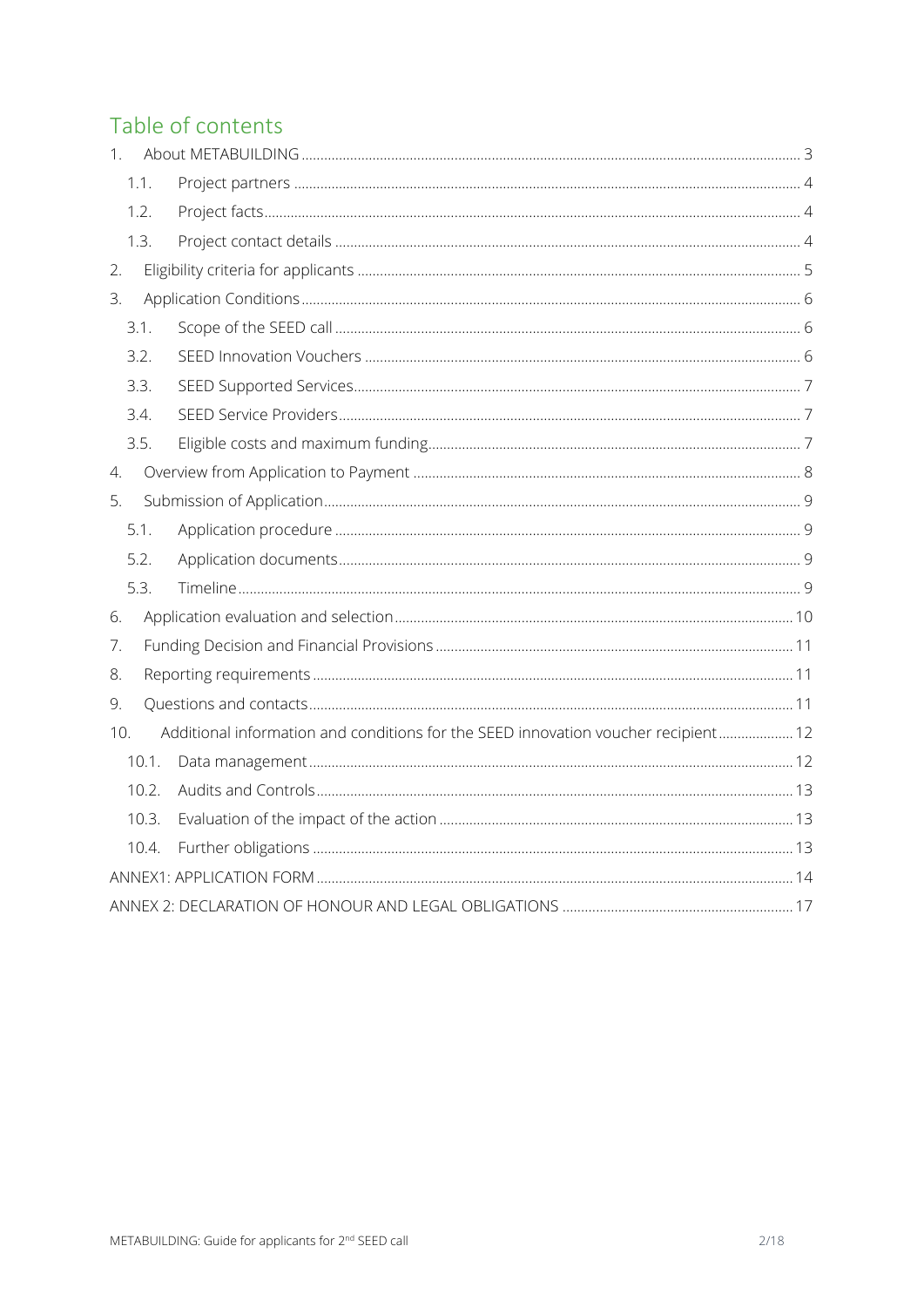# *1. About METABUILDING*

The modernization of the Construction sector is especially important as the construction industry plays an essential role in the European economy. It generates 9% of the GDP<sup>1</sup> of the European Union and provides 18 million jobs, which represents 31% of all industrial employment. Unfortunately, the Construction sector has significant deficits in terms of innovation investment and productivity growth at all levels, but notably where SMEs are involved, which represent 99,9% of the companies in the sector, producing up to 80% of its economic output.

METABUILDING is an Innovation project launched in June 2020, funded by the European Commission as part of the INNOSUP Programme of the Horizon 2020 Framework Programme.

The overall objective of the METABUILDING project is to bring innovation to the "traditional" value chain of the Construction sector and at the same time systematically expand that value chain to other industrial sectors to create an Enlarged Built Environment sector.

In the project, Construction sector SMEs are in the center of a new innovation process aimed at increasing their productivity and competitiveness through collaboration with SMEs from more innovative, emerging industrial sectors. Furthermore, METABUILDING wants to contribute to the structuring of the construction sector in order to enhance collaboration between EU countries and regions. It provides innovation support to SMEs from 5 industrial sectors: Construction, Digital Industry, Additive Manufacturing, Nature-Based Solutions and Circularity & Recycling and 6 target countries: Austria, France, Hungary, Italy, Portugal and Spain.

METABUILDING works to elaborate a joint roadmap of an enlarged Built Environment value chain in a bottom-up approach, fostering the integration of different innovation stakeholders and experts, especially from regional clusters, and taking into account specifically the innovation needs and barriers of SMEs. Furthermore, the METABUILDING Open Innovation digital platform is being developed facilitating the identification of partners, innovative technologies (featuring an Industrial Commons database of previously developed, EU funded technology assets for insourcing), funding instruments and new markets.

#### METABUILDING Impact

- Provide direct financial and non-financial innovation support for SMEs.
- **Increase competitiveness of SMEs through international business collaboration.**
- Support SMEs to get out of the COVID-19 crisis through innovation.
- **•** Stimulate the innovation potential of the Construction sector through cross-sectoral and crossborder collaboration.
- Create and expand a Digital Platform facilitating collaboration and innovation in an enlarged Built Environment Sector.

<sup>1</sup> Gross Domestic Product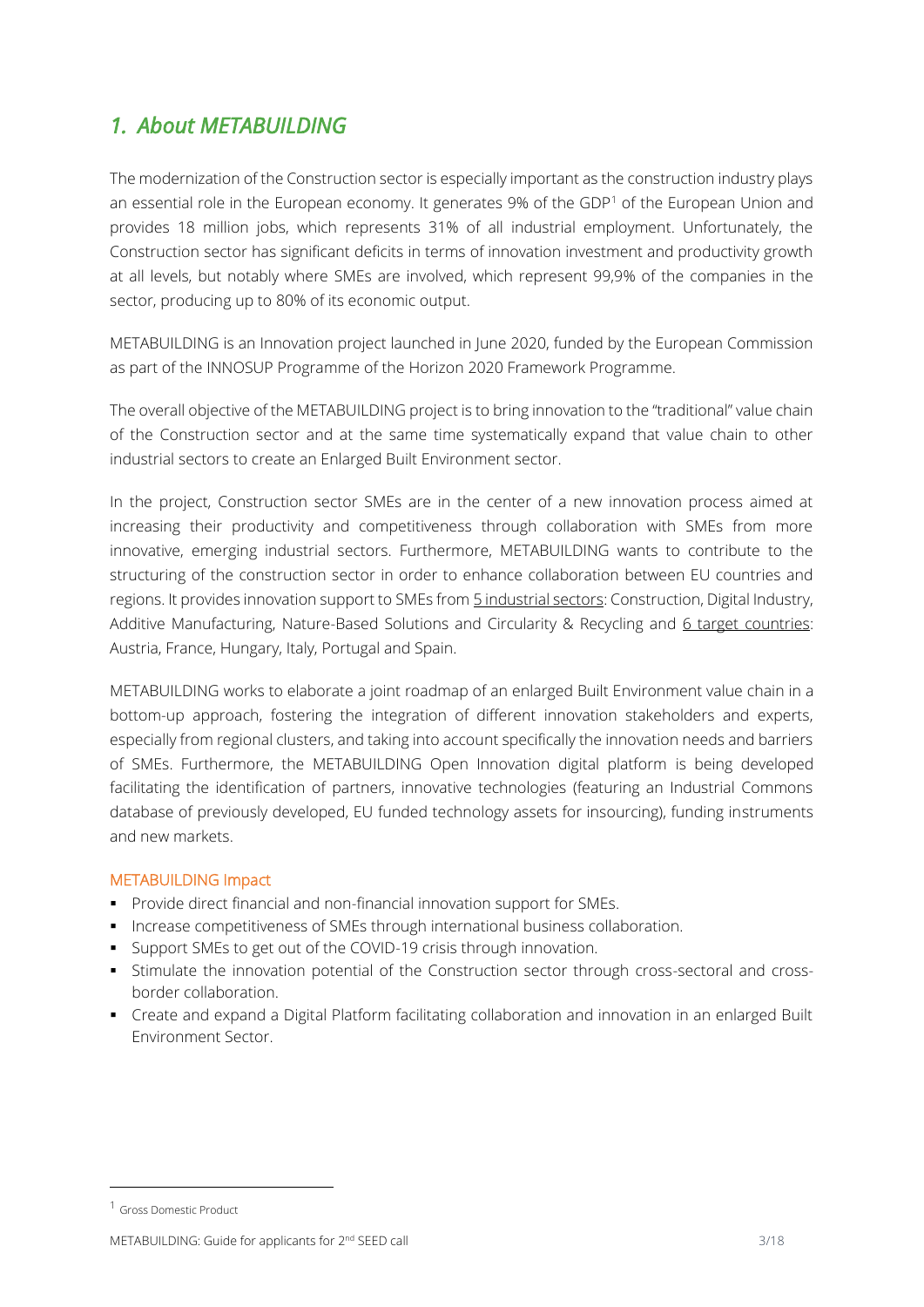### *1.1. Project partners*

|    | <b>Name</b>                                                                                                                     | <b>Short name</b> | Org. Type   | Country  |
|----|---------------------------------------------------------------------------------------------------------------------------------|-------------------|-------------|----------|
| 1  | NOBATEK/INEF4 (coordinator)                                                                                                     | NBK               | <b>RTO</b>  | France   |
| 2  | EUROPEAN CONSTRUCTION, BUILT ENVIRONMENT AND ENERGY<br>EFFICIENT BUILDINGS TECHNOLOGY PLATFORM                                  | <b>ECTP</b>       | ASSO        | Belgium  |
| 3  | EUROPAISCHE FODERATION BAUWERKSBEGRUNUNGSVERBANDE                                                                               | EFB               | ASSO        | Austria  |
| 4  | <b>FUNDACION IDONIAL</b>                                                                                                        | IDO               | <b>RTO</b>  | Spain    |
| 5  | FUNDACION PLATAFORMA TECNOLOGICA ESPAÑOLA DE LA<br><b>CONSTRUCCION</b>                                                          | <b>PTEC</b>       | ASSO        | Spain    |
| 6  | PLATAFORMA TECNOLÓGICA PORTUGUESA DA CONSTRUÇÃO -<br><b>ASSOCIAÇÃO</b>                                                          | <b>PTPC</b>       | ASSO        | Portugal |
| 7  | <b>FONDS DE DOTATION CERCLE PROMODUL/INEF4</b>                                                                                  | <b>PROM</b>       | <b>ASSO</b> | France   |
| 8  | <b>FEDERAZIONE DELLE COSTRUZIONI</b>                                                                                            | <b>FEDCO</b>      | <b>ASSO</b> | Italy    |
| 9  | <b>PANNON BUSINESS NETWORK NONPROFIT KFT.</b>                                                                                   | PBN               | <b>ASSO</b> | Hungary  |
| 10 | INDRA SOLUCIONES TECNOLOGIAS DE LA INFORMACION SL                                                                               | MIN               | IF          | Spain    |
| 11 | GRUNSTATTGRAU FORSCHUNGS- UND INNOVATIONS-GMBH                                                                                  | GSG               | <b>SME</b>  | Austria  |
| 12 | EKODENGE MUHENDISLIK MIMARLIK DANISMANLIK TICARET ANONIM<br><b>SIRKFTI</b>                                                      | <b>EKO</b>        | <b>SME</b>  | Turkey   |
| 13 | <b>STEINBEIS INNOVATION GGMBH</b>                                                                                               | <b>SEZ</b>        | <b>RTO</b>  | Germany  |
| 14 | OCTOPUSSY AGENCE POUR LA CREATION ET LA DIFFUSION<br>D'ACTIVITES CULTURELLES ARTISTIQUES TECHNOLOGIQUES<br><b>SCIENTIFIQUES</b> | OPY               | ASSO        | France   |
| 15 | EUROPEAN RECYCLING INDUSTRY CONFEDERATION                                                                                       | <b>EUR</b>        | <b>ASSO</b> | Belgium  |

# *1.2. Project facts*

| <b>Project Acronym:</b>   | METABUILDING                                                                                                                                                                                             |  |
|---------------------------|----------------------------------------------------------------------------------------------------------------------------------------------------------------------------------------------------------|--|
| <b>Project Title:</b>     | METAclustering for cross-sectoral and cross-border innovation ecosystem<br>BUILDING for the European Construction, Additive Manufacturing and Nature-<br><b>Based Solutions industrial sectors' SMEs</b> |  |
| <b>Project Reference:</b> | Grant Agreement No. 873964                                                                                                                                                                               |  |
| Call Identifier:          | H2020- INNOSUP-01-2018-2020                                                                                                                                                                              |  |
| <b>Project Type:</b>      | Cluster facilitated projects for new industrial value chains                                                                                                                                             |  |
| <b>Project Duration:</b>  | 36 months from 01.06.2020 to 31.05.2023                                                                                                                                                                  |  |
| <b>Budget:</b>            | 5,0M € (EC Funding)                                                                                                                                                                                      |  |
| Website:                  | www.metabuilding-project.eu                                                                                                                                                                              |  |

## *1.3. Project contact details*

*For any enquires regarding the METABUILDING project please contact:*

*E-mail :* [info@metabuilding-project.eu](mailto:info@metabuilding-project.eu)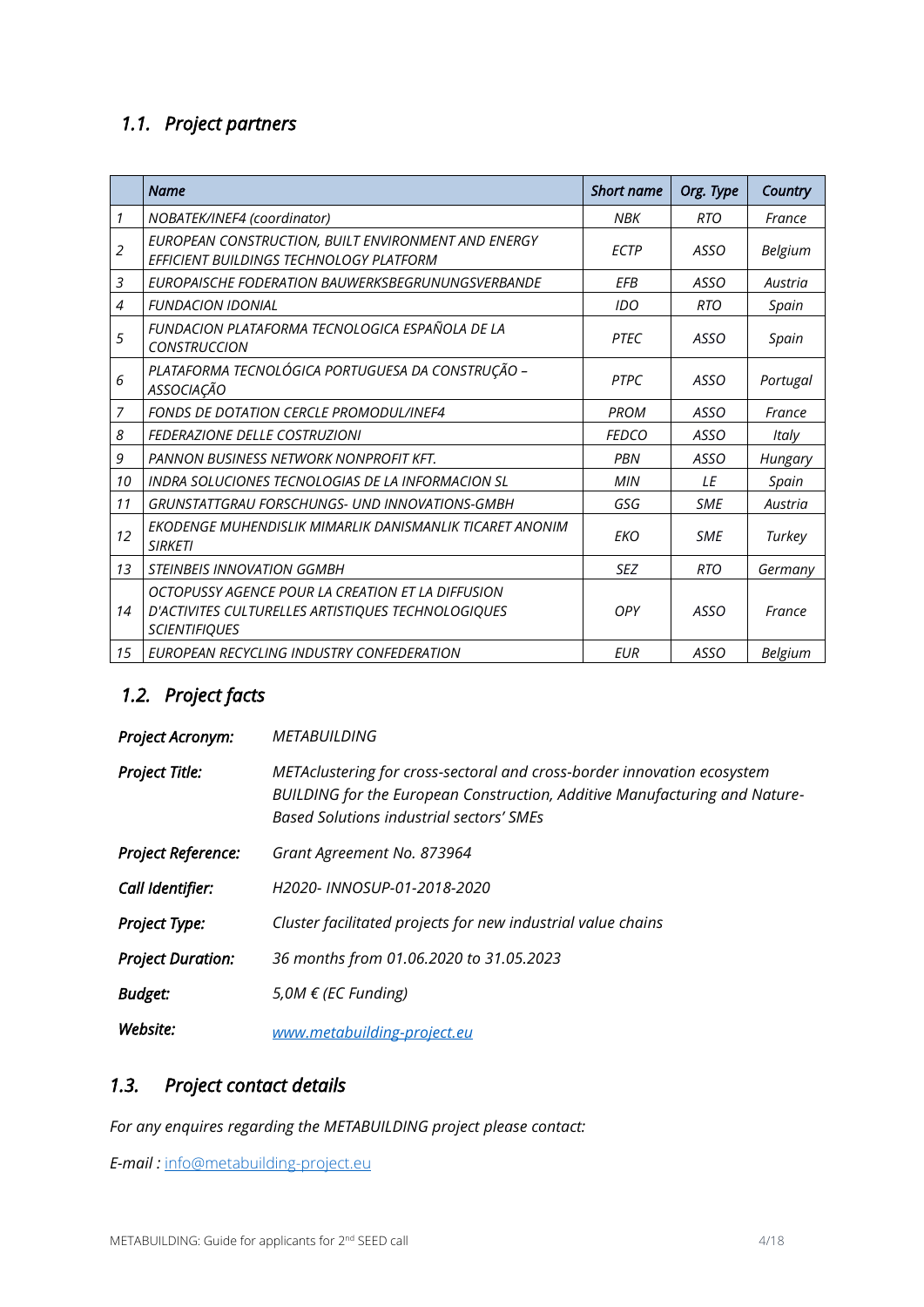# *2. Eligibility criteria for applicants*

The METABUILDING SEED innovation vouchers are open to SMEs meeting the following criteria:

- The applicant must be a SME (Small and Medium-size Enterprise) according to the EU definition<sup>2</sup> and - in case of doubt – they are requested to do an SME self-assessment<sup>3</sup>. As a summary, the criteria which define an SME are:
	- o Staff headcount less or equal to 250
	- o Annual turnover less or equal to €50 million OR annual balance sheet total less or equal to €43 million
- The applicant must be a single company. Consortia are not allowed.
- Applicants need to be established in one of the following six METABUILDING target countries:
	- o Austria
	- o France
	- o Hungary
	- o Italy
	- o Portugal
	- o Spain

If they are located elsewhere in Europe, they can also apply if they are a direct member or a member of an institution being a member of the EURIC<sup>4</sup>, AM<sup>5</sup>, EFB<sup>6</sup>, ECTP<sup>7</sup> platforms.

- Applicants need to be active in one of the following sectors:
	- o Construction
	- o Digital Industry
	- o Additive Manufacturing
	- o Nature-Based Solutions
	- o Circularity & Recycling

<sup>&</sup>lt;sup>2</sup>[https://ec.europa.eu/growth/smes/sme-definition\\_en](https://ec.europa.eu/growth/smes/sme-definition_en)

<sup>3&</sup>lt;br>[https://ec.europa.eu/growth/tools-databases/SME-](https://ec.europa.eu/growth/tools-databases/SME-Wizard/smeq.do;SME_SESSION_ID=5HEBVDufACO_FWLltBn97Zg6Cq2_JougiskyFLCBW6E6gE1pm1Qu!2141392090?execution=e1s1)

Wizard/smeg.do;SME\_SESSION\_ID=5HEBVDufACO\_FWLltBn97Zg6Cq2\_JougiskyFLCBW6E6gE1pm1Qu!2141392090?execution=e1s1 <sup>4</sup><https://www.euric-aisbl.eu/members-euric/affiliated-members>

<sup>5</sup><https://www.rm-platform.com/am-platform/members>

<sup>6</sup><https://platform.think-nature.eu/>

<sup>7</sup><http://www.ectp.org/organization-database-list/>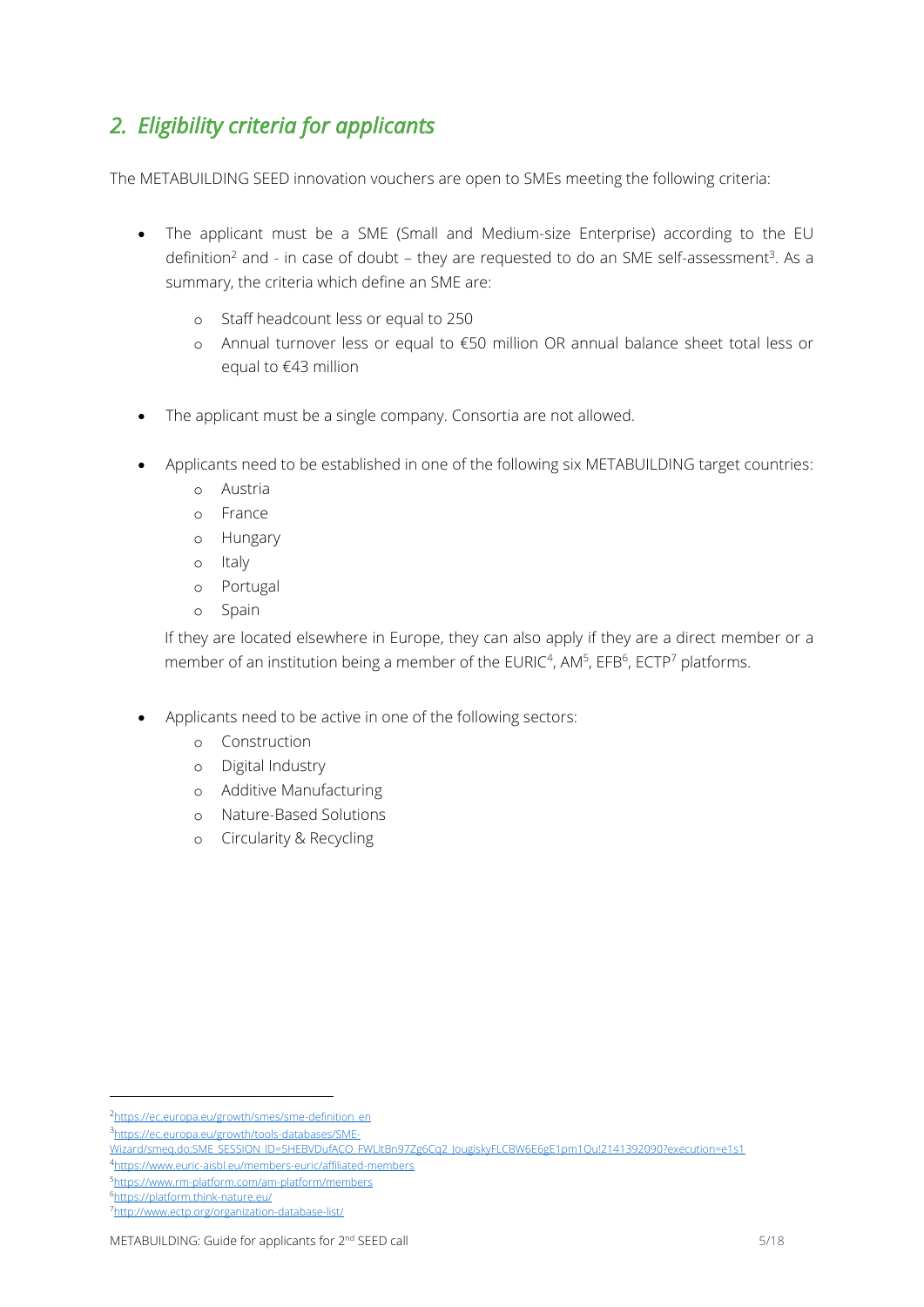# *3. Application Conditions*

The specific conditions for the SEED innovation vouchers are detailed below.

| <b>Funding category</b>                                     | <b>SEED</b>                                                                                                                                             |
|-------------------------------------------------------------|---------------------------------------------------------------------------------------------------------------------------------------------------------|
| Type of instrument                                          | <b>Innovation Voucher</b>                                                                                                                               |
| <b>Supported Activities</b>                                 | Services permitting the assessment of the feasibility of innovation projects                                                                            |
| <b>Targeted SMEs for SEED</b><br><i>innovation</i> vouchers | Individual SMEs belonging to one of the 5 target sectors and one of the 6 target<br>countries or to any of the associated platforms detailed above      |
| Condition                                                   | SMEs must include a valid offer/quote from a service provider belonging to the<br>Innovation Stakeholder Pool <sup>8</sup> as part of their application |
| <b>Form of Financial Support</b>                            | Reimbursement of the service costs on presentation by the SME of a service<br>report issued by the service provider                                     |
| Granted                                                     | Based on the eligibility criteria and an evaluation procedure                                                                                           |
| Type of call and application<br>process                     | 2 Calls for applications (with 30 vouchers each)                                                                                                        |
| Time to use innovation<br>vouchers (max.)                   | No later than 2 months after reception of funding decision                                                                                              |
| <b>Funding conditions</b>                                   | Maximum 5.000 € per innovation voucher, only one voucher per SME                                                                                        |
| Total number of supported<br><b>SMEs</b>                    | 60                                                                                                                                                      |

### *3.1. Scope of the SEED call*

The SEED call aims at increasing the competitiveness and providing financial support to SMEs to validate technical, economical and intellectual property aspects of project ideas and innovation opportunities that aim at increasing the innovation potential of the Construction sector through crosssectoral and/or cross border collaboration. Ideas for collaborative projects are going to be favored but are not mandatory.

### *3.2. SEED Innovation Vouchers*

SEED Innovation Vouchers finance short interventions of technological, legal, and business experts in order to help the SMEs to validate an idea for an innovation project, to evaluate the potential of an innovation opportunity or to accelerate or deblock an existing innovation project.

The financed services should help an SME to take a final decision concerning its engagement in an innovation project or an innovation opportunity based on a professional analysis of risks and opportunities or contribute to solve specific problems in an ongoing innovation project.

The SEED Innovation Vouchers are not limited to projects and opportunities in early technology readiness levels (TRLs) but support as well ideas, opportunities and projects that are close to market introduction.

The SEED Innovation Voucher is valid to be used within a period of 2 months after receiving the confirmation of being awarded.

<sup>8</sup> <https://www.metabuilding.com/innovation-stakeholder-directory/>

METABUILDING: Guide for applicants for 2<sup>nd</sup> SEED call 6/18 and 500 minutes of 18 and 500 minutes of 18 and 6/18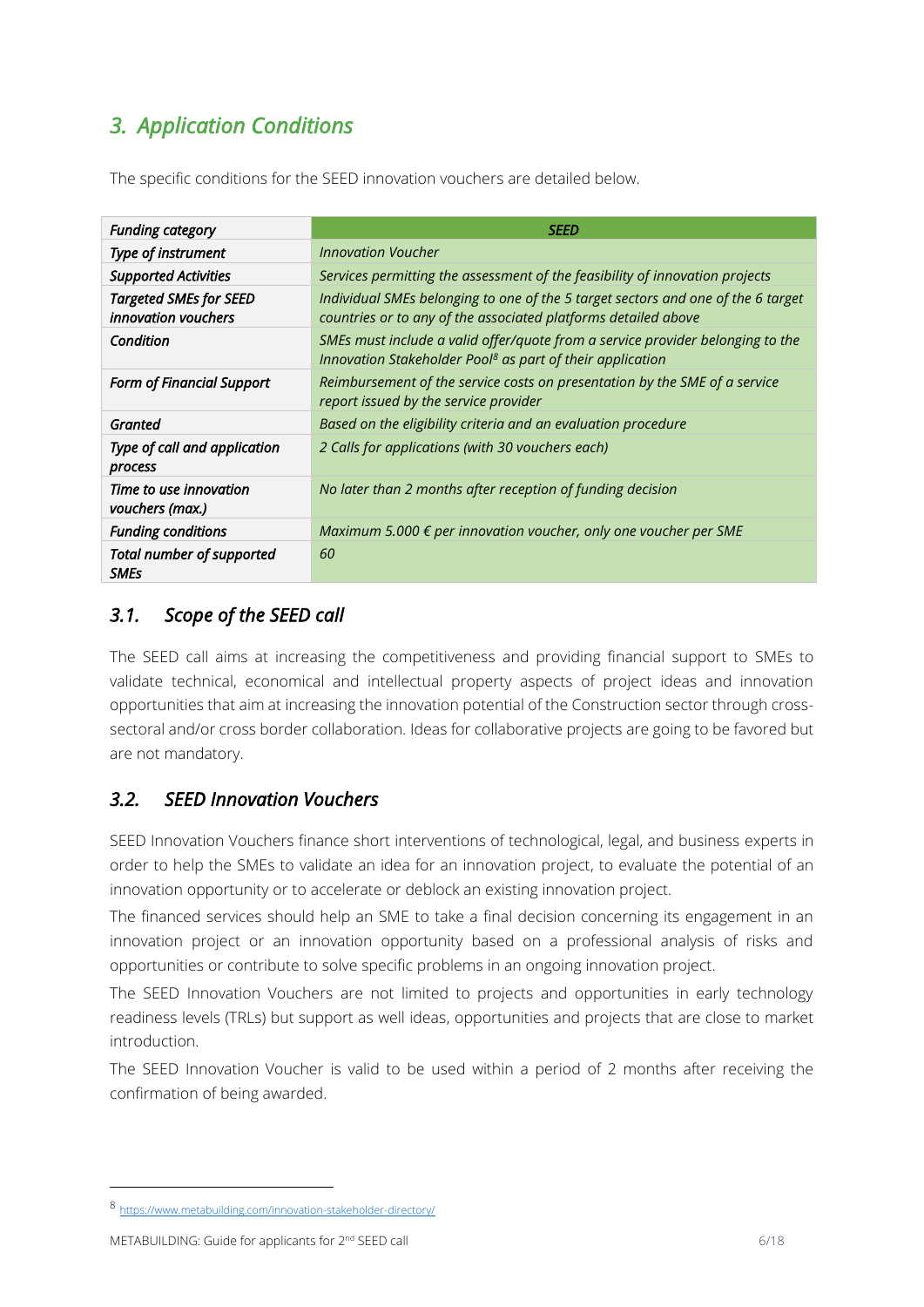### *3.3. SEED Supported Services*

The supported SEED Services must help to validate innovative project ideas/innovation opportunities or deblock ongoing projects that contribute to the rejuvenation of the Construction sector by bringing in or combining solutions, technologies and/or know-how coming from Digital Industry, Additive Manufacturing, Nature-Based Solutions and/or Circularity & Recycling.

The services that qualify for receiving financial support are:

- Legal assistance and patent search
- Technical analysis and assistance
- Elaboration of market studies and business models

### *3.4. SEED Service Providers*

The SEED service provider has to be registered as Innovation Stakeholder in the METABUILDING Innovation Stakeholders Pool to be eligible to support an SME. The list can be found on [https://www.metabuilding.com/innovation-stakeholder-directory/.](https://www.metabuilding.com/innovation-stakeholder-directory/) 

Innovation Stakeholders are institutions, consultants, companies, universities, etc. located in EU with expertise and high-quality knowledge to provide SMEs with the required service. METABUILDING consortium partners cannot act as service providers in the context of the METABUILDING calls. To become an Innovation Stakeholder, entities may contact the National Helpdesk<sup>9</sup> of their country and will need to sign an Innovation Stakeholder charter.

The selected service provider should be an independent entity having no legal control over the applicant and not being controlled by it. Applicants for an innovation voucher are requested to confirm that they take all measures to prevent any conflict of interests.

### *3.5. Eligible costs and maximum funding*

SEED innovation vouchers must be used to pay external service providers. METABUILDING consortium partners cannot be paid with these innovation vouchers.

Successful applications will be awarded a SEED Innovation Voucher of max. 5.000 €. Only costs generated within the service are eligible. Cost exceeding this amount will not be covered by the voucher but can be covered by the SME (with their own funds).

This amount will be paid as a lump sum upon presentation of the invoice and a post-service assessment questionnaire.

The applicants are required to provide a signed offer of the service provider (acceptance declaration) as part of the application and the presented invoice must be coherent with the offer provided by the applicant at the submission of the application.

#### The invoice is not submitted to VAT according to the EU legislation<sup>10</sup>.

<sup>9</sup> <https://www.metabuilding.com/grow-harvest-call/#helpdesk>

<sup>10</sup> [LexUriServ.do \(europa.eu\)](https://eur-lex.europa.eu/LexUriServ/LexUriServ.do?uri=OJ:C:2004:310:0261:0266:EN:PDF)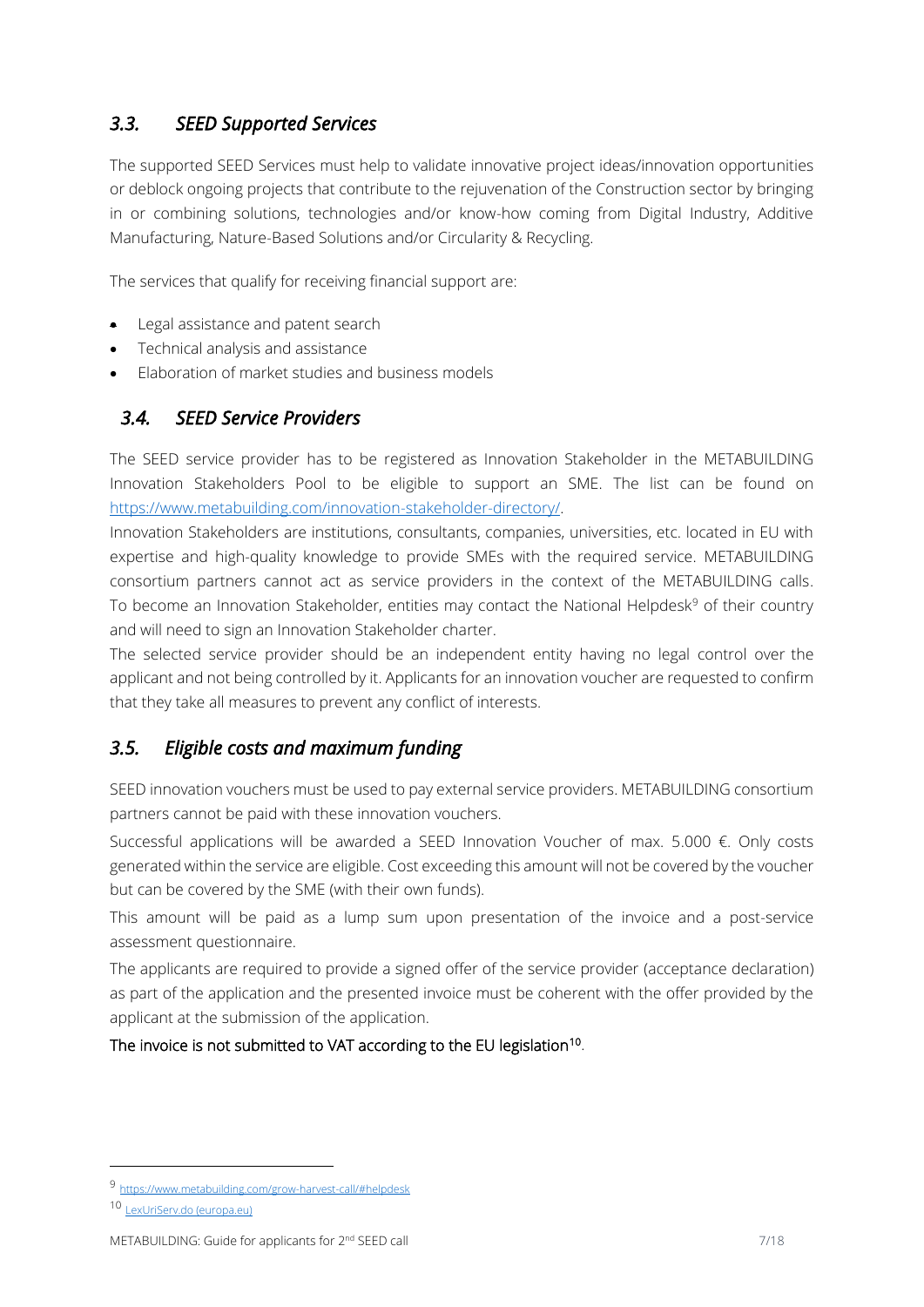# *4. Overview from Application to Payment*



(\*) This figure represents the application procedure for the second round (from 02.11.2021 to 26.01.2021 17:00 Brussel time).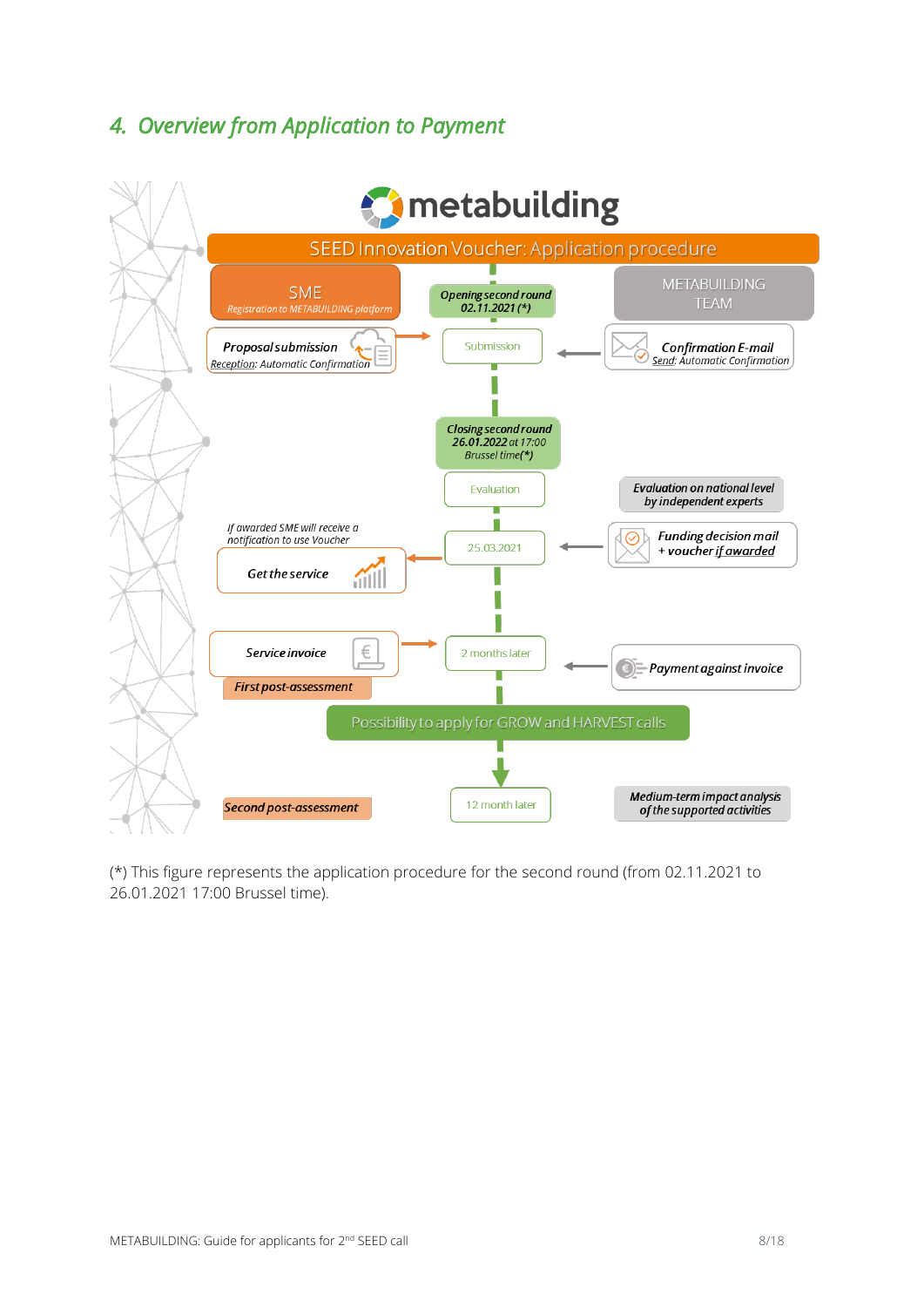# *5. Submission of Application*

### *5.1. Application procedure*

Main steps of the application procedure for the SEED Innovation Voucher:

- 1. Register on [www.metabuilding.com](http://www.metabuilding.com/)
- 2. Confirm compliance with eligibility criteria for participating in the open call and absence of conflict of interest.
- 3. Choose a SEED service provider in the Innovation Stakeholders Directory: <https://www.metabuilding.com/innovation-stakeholder-directory/>
- 4. Prepare and submit the application on Good Grants (automatic redirection from [www.metabuilding.com\)](http://www.metabuilding.com/) including signed offer from service provider. The application must be completed in English, applications submitted in other languages will not be taken into consideration.
- 5. Shortly after the submission the applicant will receive an automatic confirmation of receipt. This acknowledgement of receipt does not imply that the proposal has been accepted as eligible for funding.

No additions or changes within the application will be considered after the submission.

### *5.2. Application documents*

The application has to be done online on [www.metabuilding.com](file:///C:/Users/adasse/AppData/Local/Microsoft/Windows/INetCache/Content.Outlook/ZSUY01KG/www.metabuilding.com)

The complete application consists of the following elements:

- a. SEED application form (including provisions of the Declaration of Honour See Annex 1 & 2)
- b. Ethic Issues Table (See Annex 3)
- c. Quotation of the service provider (signed by the SMEs as declaration of acceptance)

### *5.3. Timeline*

| Publication date       | 25.10.2021                                       |  |
|------------------------|--------------------------------------------------|--|
| Call opening           | First round: 15.12.2020                          |  |
|                        | Second round: 02.11.2021                         |  |
| Call closing           | First round: 30.01.2021 at 17:00 (Brussel time)  |  |
|                        | Second round: 26.01.2022 at 17:00 (Brussel time) |  |
| Information on results | First round: 15.02.2021                          |  |
|                        | Second round: 25.03.2022                         |  |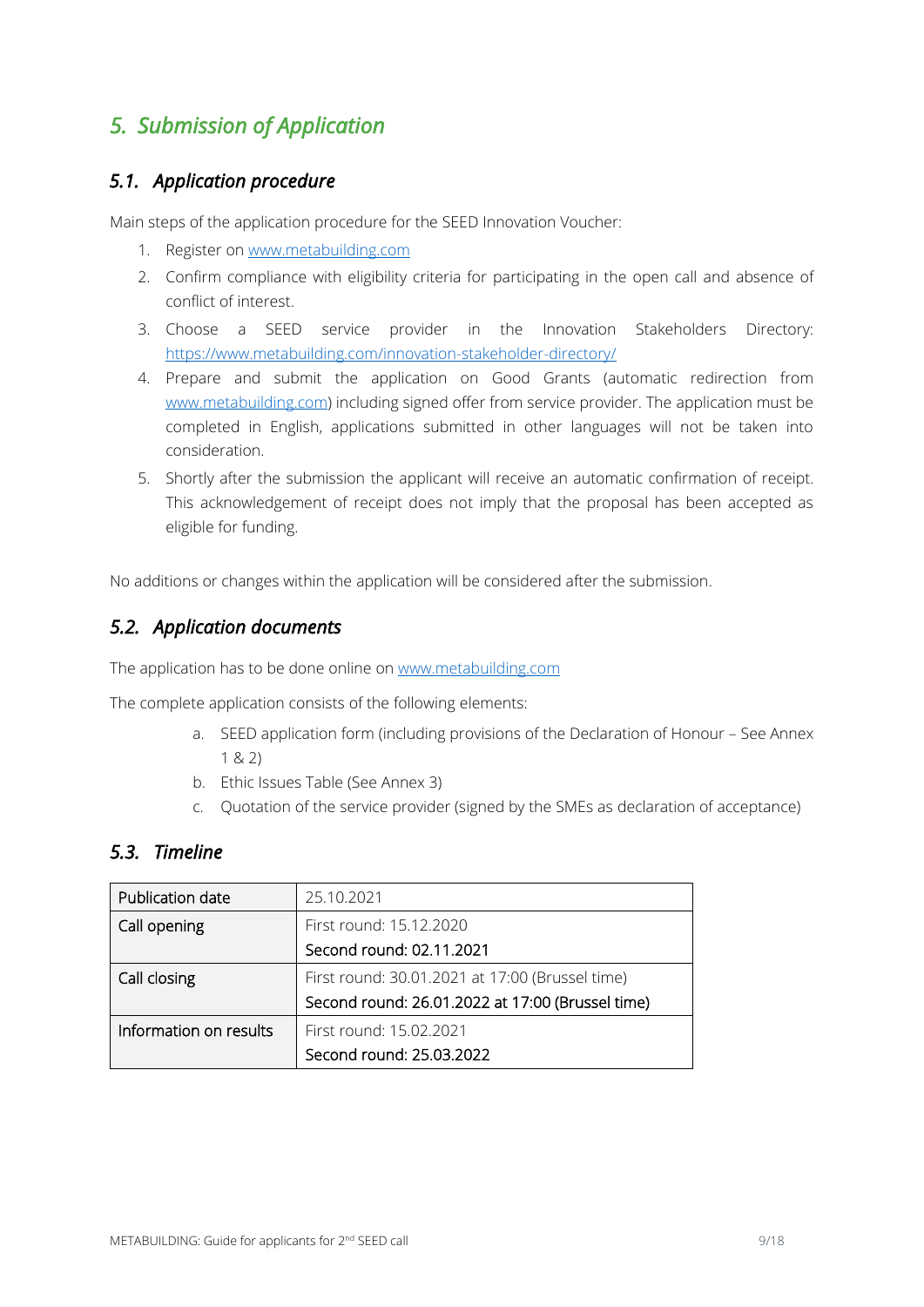# *6. Application evaluation and selection*

Application for SEED innovation vouchers will be evaluated on national level by independent experts (not related to the project) forming part of a national jury following the same criteria in all countries. The national juries will present their evaluation results to the METABUILDING evaluation board (including jury members from all countries), who will take the final funding decisions.

| Criteria                                    | Weight | Max. score | <b>Description</b>                                                                                                                                                                                                                                  |
|---------------------------------------------|--------|------------|-----------------------------------------------------------------------------------------------------------------------------------------------------------------------------------------------------------------------------------------------------|
| Innovative character<br>of the project idea | 40%    | 5          | The proposed project idea or innovation opportunity<br>demonstrates a significant innovation potential<br>compared to the existing technologies and/or<br>solutions available on the market.                                                        |
| Impact on the<br>construction sector        | 30%    | 5          | The proposed project idea or innovation opportunity<br>will have a significant impact on the construction<br>sector by reducing production time and/or costs,<br>decreasing use of raw material and/or increasing the<br>use of recycled materials. |
| Impact on the<br>construction market        | 30%    | 5          | The proposed project idea or innovation opportunity<br>will lead to a product with a significant market<br>potential as it responds to a clearly identified market<br>demand and has the potential to capture an important<br>market share.         |
| Total                                       | 100%   | 15         |                                                                                                                                                                                                                                                     |

Interpretation of the score:

Each criterion can be rated between 1 and 5. Half-point scores are not given. For each criterion the score values will indicate the following assessments:

0– The application fails to address the criterion or cannot be assessed due to missing or incomplete information.

1– Poor. The criterion is inadequately addressed, or there are serious inherent weaknesses.

2- Fair. The application broadly addresses the criterion, but there are significant weaknesses.

3– Good. The application addresses the criterion well, but a number of shortcomings are present.

4- Very good. The application addresses the criterion very well, but a small number of shortcomings are present.

5- Excellent. The application successfully addresses all relevant aspects of the criterion. Any shortcomings are minor

#### Applications that do not reach a threshold of 3/5 for each of the three criteria will not be eligible.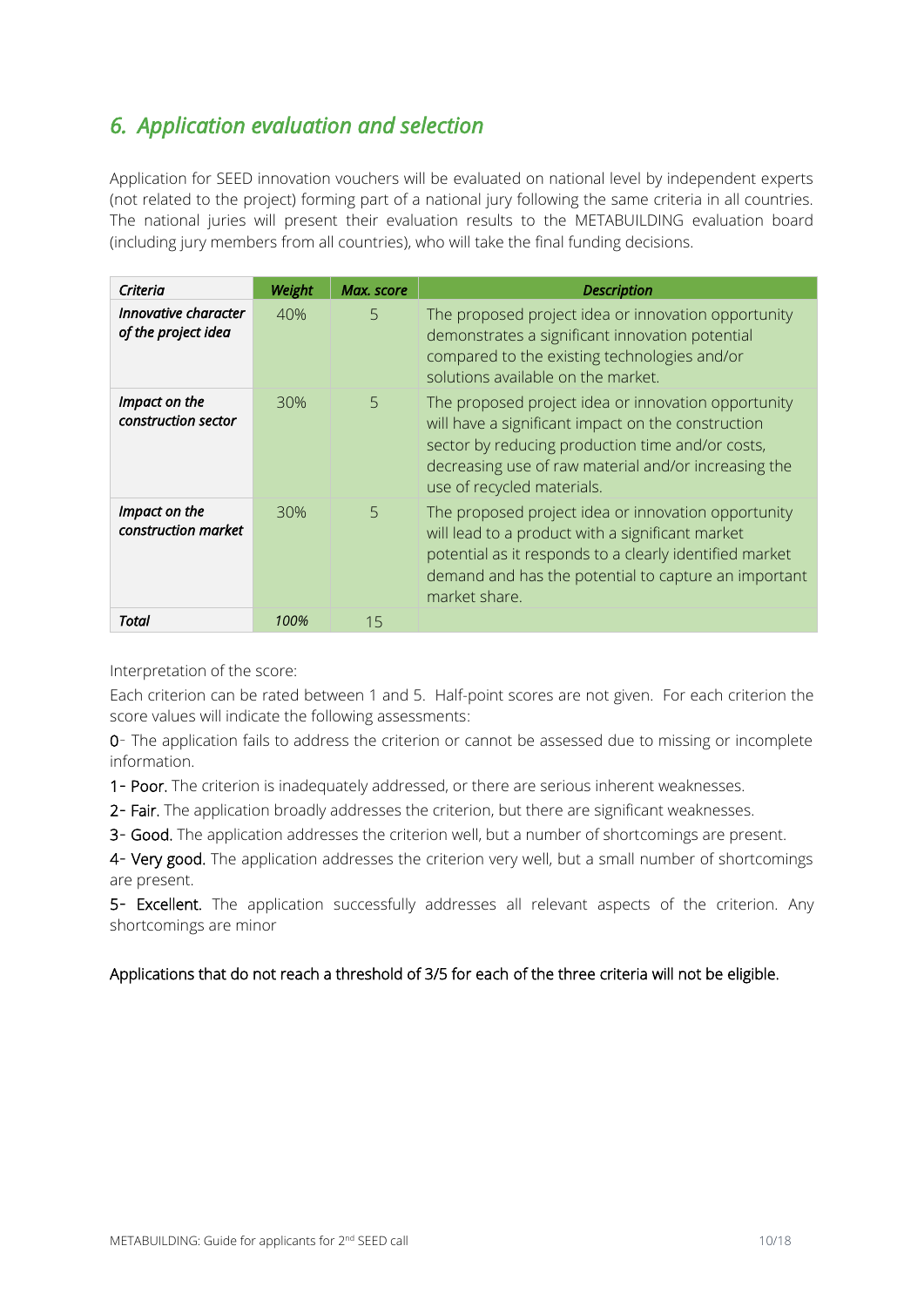# *7. Funding Decision and Financial Provisions*

- The applicants will receive a funding decision by the Grant Management Secretariat no later than 60 days after the call has closed.
- When requesting reimbursement, the awardees need to provide their bank account data, the invoice without VAT, and the post-assessment questionnaire.
- SMEs can submit several applications, but funding is limited to one voucher per SME.
- Maximum amount of € 5,000 in form of a reimbursement.
- SMEs have the possibility to participate in different METABUILDING open calls during the course of the METABUILDING project. However, the maximum possible financial support for any SME in all calls is limited to  $\epsilon$  60,000.

### *8. Reporting requirements*

In order to receive the reimbursement, the awardee has to declare that the service has been completed and submit a post-assessment questionnaire containing pre-defined KPIs which help to measure and compare the impact of the supported activities. A service report has to be preserved as record proving the proper implementation of the service and needs to be made available in case of an audit.

A second post-assessment on the same KPIs is required 12 months after the implementation of the service in order to analyze the medium-term impact of the supported activities on the awarded SMEs.

### *9. Questions and contacts*

*A Frequently Asked Questions (FAQ) section will be available on [www.metabuilding.com](http://www.metabuilding.com/) listing common questions and answers concerning the SEED call.*

*For further information and questions regarding the open call for SEED Innovation vouchers under the METABUILDING project, the applicable eligibility criteria, the evaluation, please contact the corresponding national helpdesks:*

| Austria  | <b>Contact Person:</b> Susanne Formanek<br>E-mail: helpdesk-austria@metabuilding.com       |
|----------|--------------------------------------------------------------------------------------------|
| France   | Contact Person: Marlène Gallet<br><b>E-mail:</b> helpdesk-france@metabuilding.com          |
| Hungary  | Contact Person: Robert Németh<br>E-mail: helpdesk-hungary@metabuilding.com                 |
| Italy    | Contact Person: Maria Luisa Colella<br><b>E-mail:</b> helpdesk-italy@metabuilding.com      |
| Portugal | <b>Contact Person: Filipe Ribeiro</b><br><b>E-mail:</b> helpdesk-portugal@metabuilding.com |
| Spain    | <b>Contact Person: Paula Menendez</b><br>E-mail: helpdesk-spain@metabuilding.com           |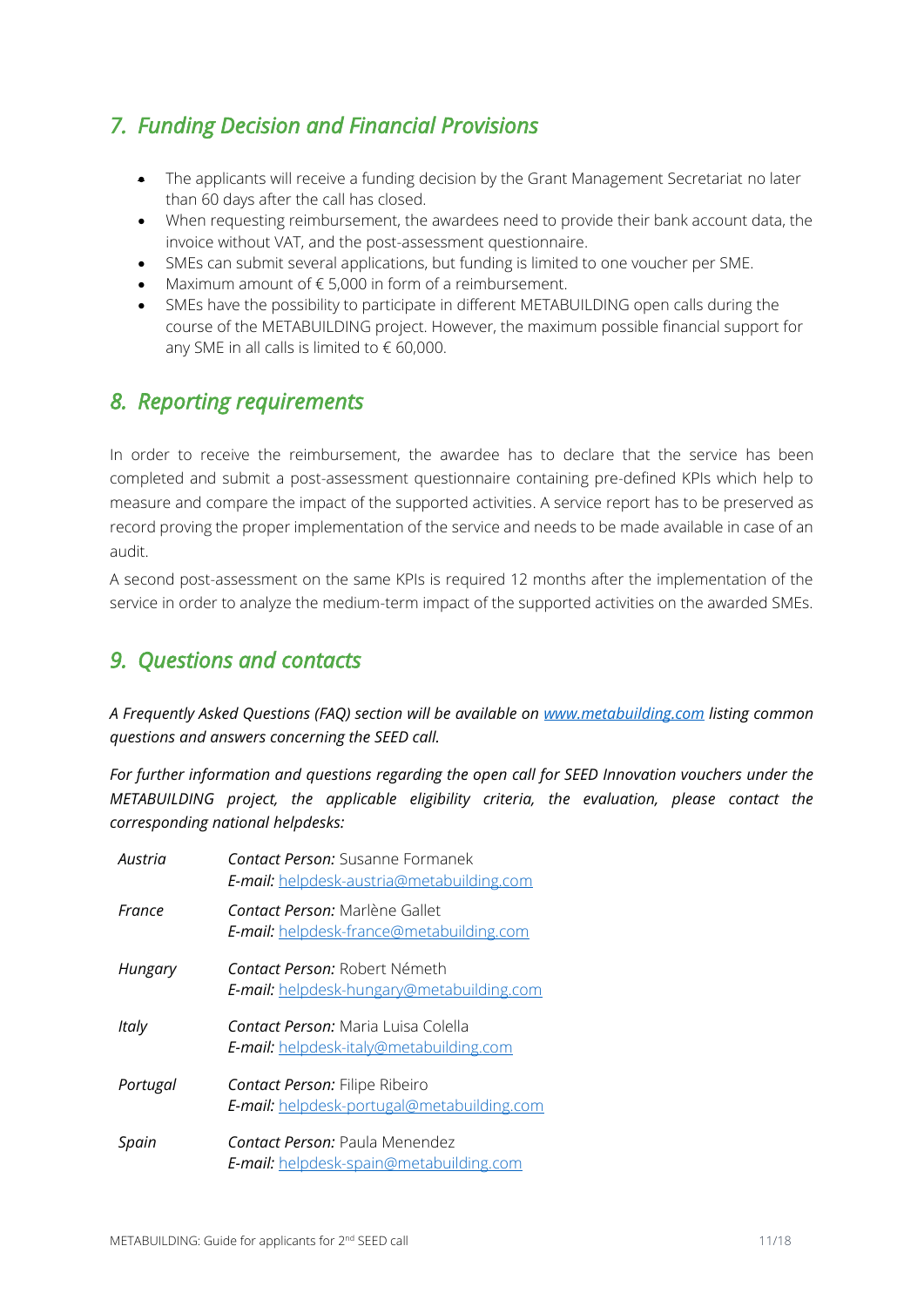When contacting a helpdesk, please include the following:

- a) Your username, telephone number and email address.
- b) Detailed description of the specific problem.
- c) If possible, screenshots of the problem.

You can as well contact the METABUILDING Grant Secretariat (communication only in English): [grant](mailto:grant-secretariat@metabuilding.com)[secretariat@metabuilding.com.](mailto:grant-secretariat@metabuilding.com)

For any technical problem with the platform or concerning the submission of a proposal via the online portal, please contact the following Helpdesk: mbsupport@ekodenge.com.

## *10. Additional information and conditions for the SEED innovation voucher recipient*

### *10.1. Data management*

Personal data and information are provided in the application form for the immediate purpose of allowing a full and successful evaluation of applicants. This includes:

- Name of the applicant and contact details of the applicant (telephone number, postal address, country, internet site)
- Name and details of the contact person (e-mail, telephone number)
- VAT Registration Number of the company
- Financial information of the company (number of employees, annual turnover or balance)

In case that a SEED innovation voucher is awarded, the following additional information of the voucher recipient is required:

- Bank account reference (IBAN and BIC codes);
- Information about the voucher recipient's representative: Name and Surname, Position, Telephone number, Mail address, Signature

Data concerning the service provider is delivered in the application form and in the final reports with the purpose of permitting the evaluation of the action.

Any personal data will be processed by the 'data controller' of the Coordinator or the Consortium Partners serving as national help desks with the purposes of implementing, managing and monitoring the action or protecting the financial interests of the EU.

The persons whose personal data is processed have the right to access and correct their own personal data. For this purpose, they must send any queries about the processing of their personal data to the following email address [grant-secretariat@metabuilding.com.](mailto:grant-secretariat@metabuilding.com)

Personal data must be processed in compliance with applicable EU and national law on data protection.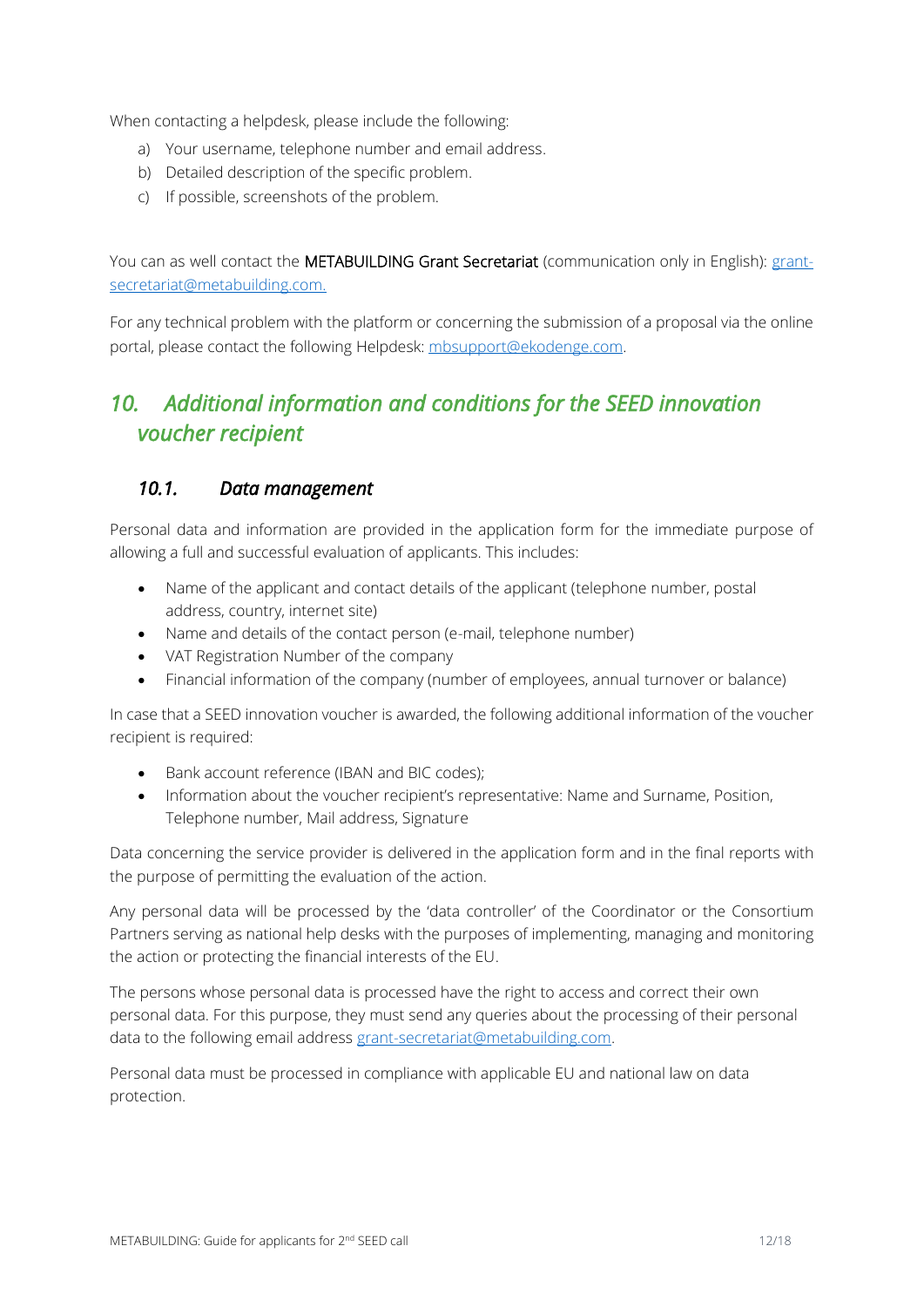### *10.2. Audits and Controls*

The Coordinator or the Commission will — during the implementation of the action or afterwards check the proper implementation of the action and compliance with the obligations under the Agreement, including assessing reports. The Coordinator or the Commission may also request additional information. The information provided must be accurate, precise, complete and in the format requested

The Coordinator or the Commission may — during the implementation of the action or afterwards carry out reviews and audits on the proper implementation of the action. This will be formally notified to the voucher recipient and will be considered to have started on the date of the formal notification.

Under Regulations No 883/2013 and No 2185/96 (and in accordance with their provisions and procedures), the European Anti-Fraud Office (OLAF) may — at any moment during implementation of the action or afterwards — carry out investigations, including on-the-spot checks and inspections, to establish whether there has been fraud, corruption or any other illegal activity affecting the financial interests of the EU.

The European Court of Auditors (ECA) may — at any moment during implementation of the action or afterwards — carry out audits. The ECA has the right of access for the purpose of checks and audits.

### *10.3. Evaluation of the impact of the action*

The Coordinator (may be assisted by external persons or bodies) or the Commission may carry out interim and final evaluations of the impact of the action measured against the objectives of the METABUILDING project. Evaluations may be started during implementation of the action and up to three years after the payment of the balance. The evaluation is considered to start on the date of the formal notification to the voucher recipient.

The voucher recipient must provide any information relevant to evaluate the impact of the action, including information in electronic format.

### *10.4. Further obligations*

Further obligations of the voucher recipient are the following:

- Avoiding conflicts of interest
- Maintaining confidentiality
- Promoting the action and give visibility to the EU funding
- Liability for damages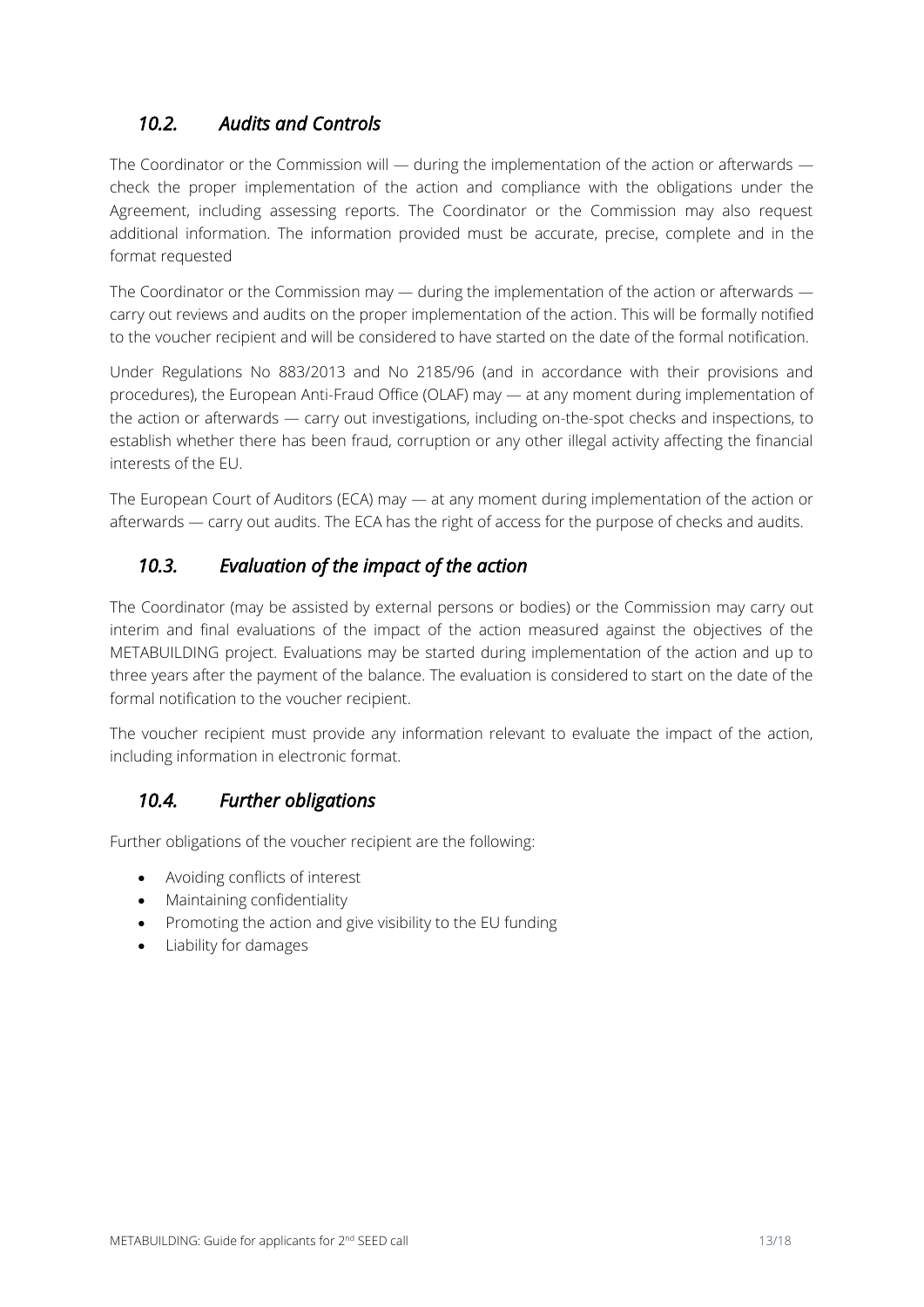# *ANNEX1: APPLICATION FORM*

*This form should be fill in online and submitted in English on [www.metabuilding.com](file:///C:/Users/adasse/AppData/Local/Microsoft/Windows/INetCache/Content.Outlook/ZSUY01KG/www.metabuilding.com)*

### 1) Applicant data

| Applicant                                                                                                                                                                                                                   |  |  |  |  |
|-----------------------------------------------------------------------------------------------------------------------------------------------------------------------------------------------------------------------------|--|--|--|--|
| Official legal name of company                                                                                                                                                                                              |  |  |  |  |
| Legal form                                                                                                                                                                                                                  |  |  |  |  |
| Main field of activity                                                                                                                                                                                                      |  |  |  |  |
| Membership proof (for SMEs located in another than of the 6<br>target countries, indicate link to EURIC <sup>11</sup> , AM <sup>12</sup> , EFB <sup>13</sup> , ECTP <sup>14</sup><br>platforms and a upload a proof as pdf) |  |  |  |  |
| Website                                                                                                                                                                                                                     |  |  |  |  |
| Name of contact person                                                                                                                                                                                                      |  |  |  |  |
| E-mail address of contact person                                                                                                                                                                                            |  |  |  |  |
| Telephone number of contact person                                                                                                                                                                                          |  |  |  |  |
| Official address of company                                                                                                                                                                                                 |  |  |  |  |
| VAT registration number                                                                                                                                                                                                     |  |  |  |  |
| Country                                                                                                                                                                                                                     |  |  |  |  |

#### 2) Project idea/innovation opportunity

#### Related Industry sectors

The project idea/innovation opportunity has to concern the construction sector and at least one other of following industrial sectors

*(please select at least two)*

- $\Box$  Construction (mandatory)
- Digital Industry
- Additive Manufacturing
- □ Nature-Based Solutions and
- □ Circularity & Recycling

#### Description of the project idea/innovation opportunity

*Please provide a brief description of the project idea/innovation opportunity that needs evaluation. (max. 500 characters) If applicable, please describe the cross-border character. (max.500 characters)*

Innovative character *(max. 1000 characters)*

Impact on the construction sector *(max. 1000 characters)*

Impact on the construction market *(max. 1000 characters)*

<sup>13</sup><https://platform.think-nature.eu/>

<sup>11</sup><https://www.euric-aisbl.eu/members-euric/affiliated-members>

<sup>12</sup><https://www.rm-platform.com/am-platform/members>

<sup>14</sup><http://www.ectp.org/organization-database-list/>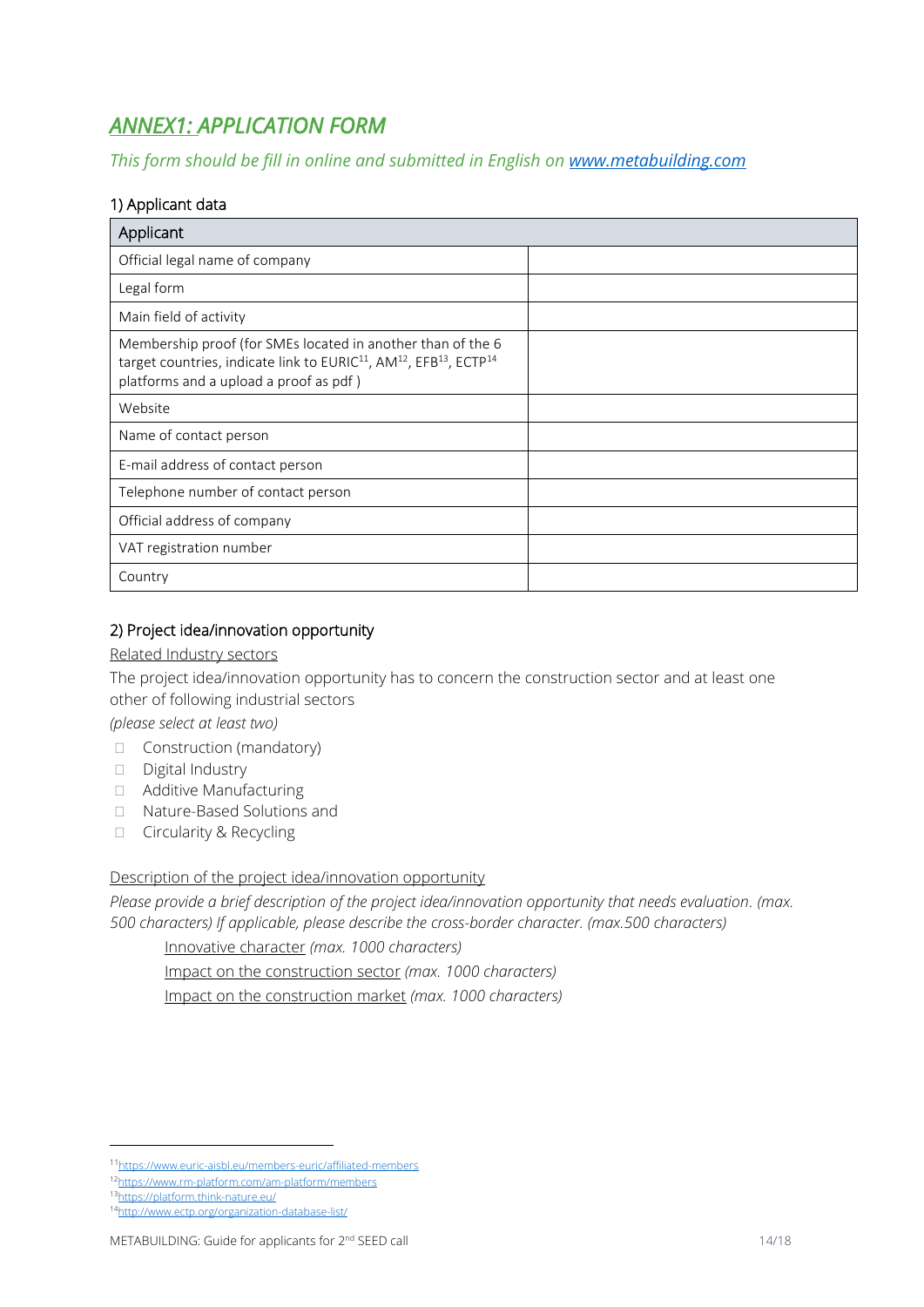#### 3) Service requested to evaluate project idea/innovation opportunity described above

Service Type

*(Please select one service option)*

□ Legal assistance and patent search

- ☐ Technical analysis and assistance
- ☐ Elaboration of market study or a business model

#### Description of the requested service

*Please provide a brief description of the service explaining its objectives, time scale and its relevance with regard to the* project idea/innovation opportunity*. (max. 1000 characters)*

#### Outcome of the service

*(Please indicate which will be the outcome of the service)*

- ☐ Patent search report
- ☐ Technical feasibility report
- ☐ Technical specification document
- ☐ Development roadmap
- ☐ Market study
- ☐ Business model
- ☐ Other: please specify

The following service provider has been chosen to implement the service:

| Selected service provider |  |  |
|---------------------------|--|--|
| Name                      |  |  |
| Address                   |  |  |
| Country                   |  |  |
| VAT registration numbers  |  |  |

☐ The selected service provider is part of the METABULDING Innovation Stakeholder's Directory.

☐ I confirm that my company has no legal control over the service provider nor is controlled by it.

#### Description of the service provider

*(Please provide a brief description of the service provider chosen and its capacity to implement the service) (max. 300 characters)*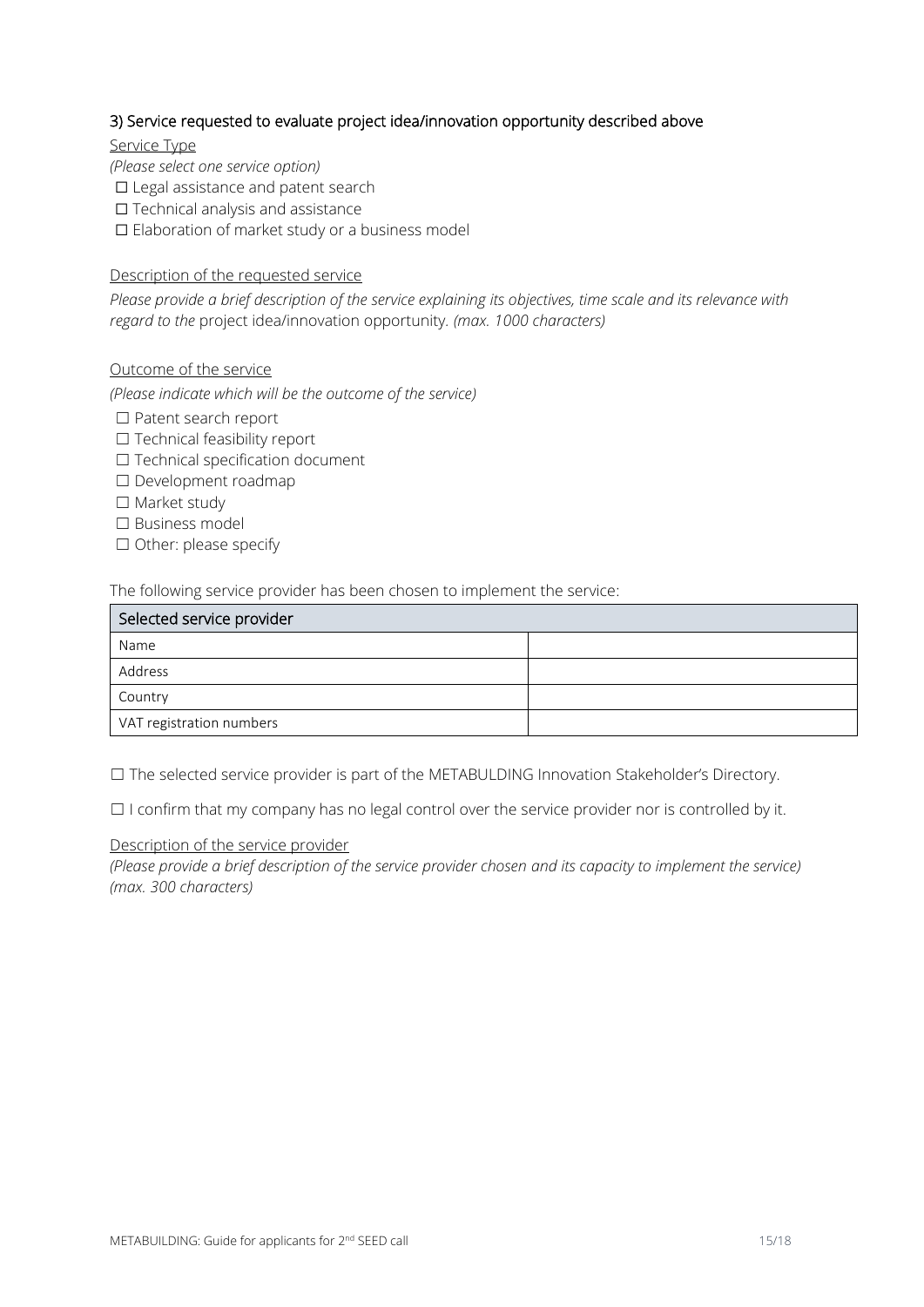#### 4) Expected benefits related to the service outcome

*What are the benefits/results with regard to your project idea/innovation opportunity that you expect to achieve from the services? (please check at least one)*

☐ *Take an informed decision if to launch/continue an innovation project/opportunity*

☐ *Have a clear idea on the technical feasibility of an innovation project*

☐ *Know if the expected result of an innovation project can be patented*

☐ *Know the steps to be taken for project development*

☐ *Have a clear idea on the existing market and its segments*

☐ *Know the economic potential of the innovation opportunity*

☐ *Know/confirm the business model for the expected results of the innovation project*

☐ *Other expected benefits: please specify*

*Do you plan to submit a collaborative innovation project to the GROW/HARVEST call based on the results of the SEED service? Yes, No*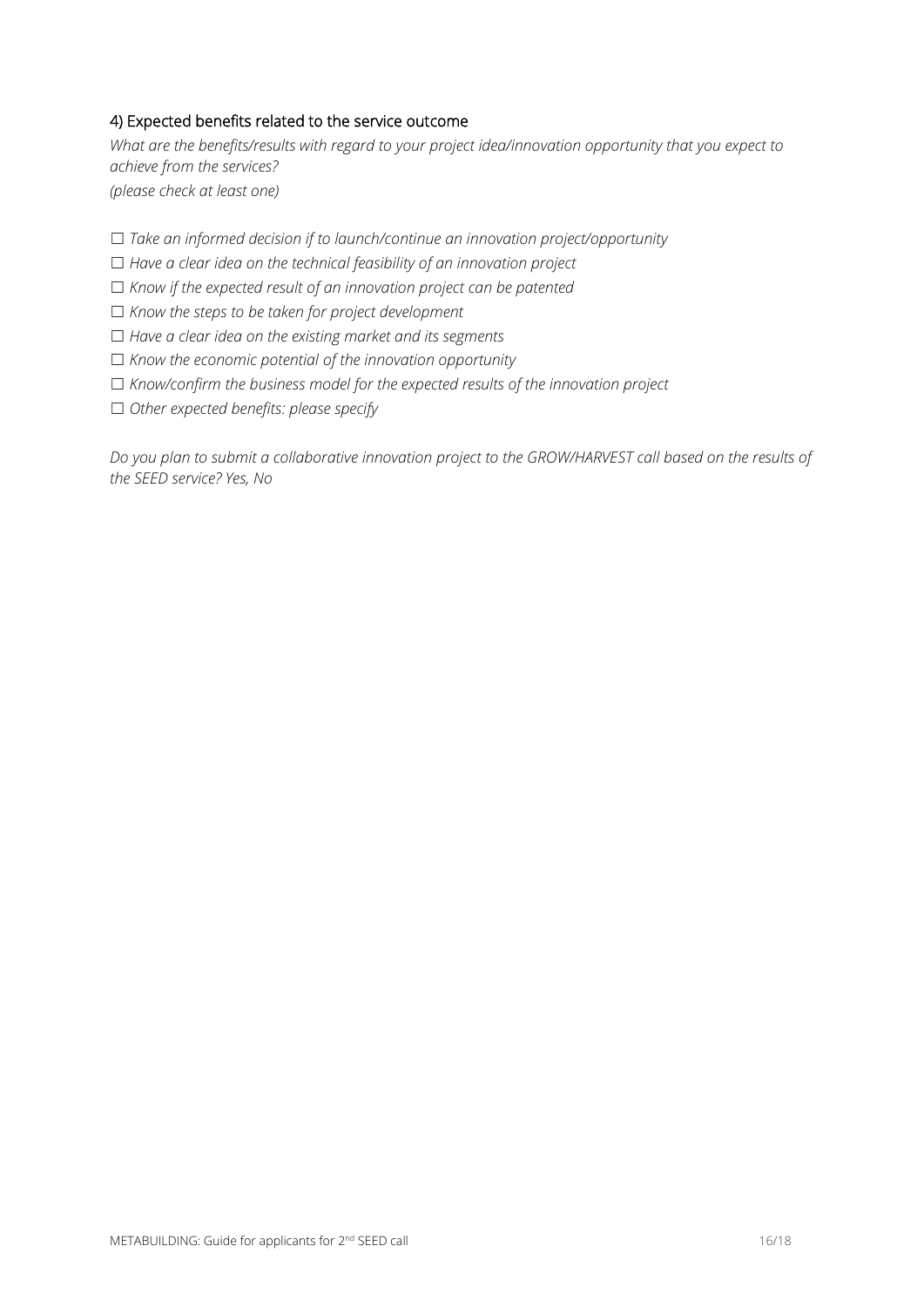# *ANNEX 2: DECLARATION OF HONOUR AND LEGAL OBLIGATIONS*

*By signing this document, my organisation understands and agrees the following conditions (please select):*

#### METABUILDING SEED Call terms and conditions

- $\Box$  I agree with the METABUILDING terms and conditions specified in the guide for applicants [\(www.metabuilding.com](http://www.metabuilding.com/) )
- $\Box$  I confirm that my company is an SME according to the definition of the European Union. This means:
	- The staff headcount of my company is less or equal to 250
	- The annual turnover of my company is less or equal to €50 million OR the annual balance sheet total of my company is less or equal to €43 million
- $\Box$  I confirm that my company is active in one of the sectors specified in this proposal.
- $\Box$  I confirm that my company will submit two post-assessment evaluations, to evaluate the overall impact of the METABUILDING cascade funding on the participating SMEs:
	- Questionnaire on KPIs on completion of the service.
	- Measurement of the KPIs 12 months after the implementation of the service.

#### Financial declarations

- $\Box$  I confirm to be aware that the SEED Innovation Voucher is limited to a maximum of EUR 5.000. I confirm being in the financial position to cover for the service costs which might exceed the financial support and to assume the costs for the service until encashment of the innovation voucher.
- $\Box$  I confirm to have taken notice that the encashment of the innovation voucher is subject to the previous presentation of the invoice corresponding to the signed offer from the service provider which must be included in the application and the completion of the post-assessment questionnaire.

I understand that the submission of the signed offer of the selected service provider is mandatory.

#### Funding decision

- $\Box$  I confirmed to be aware that funding decisions are made based on the defined evaluation criteria that I have taken notice of.
- $\Box$  I confirm that my company will accept the funding decision made by the evaluators and waives its right to engage in a redress against this decision.

#### Data management

- $\Box$  I confirmed that my organisation acknowledges and agrees:
	- that grants will be submitted and evaluated electronically.
	- in the use of the electronic grant application system Good Grants.
	- in the collection of personal data by the funding body being subject to the privacy statement under according to EU general data protection regulation 2016/679 (GDPR).
	- that data will be used in the framework of the METABUILDING project.
	- that data can be transmitted to the European Commission and auditors for reporting reasons, impact measurement and in the case of an audit.
- $\Box$  I declare the accuracy of all statements made above.
- $\Box$  I confirm that my organization is aware that administrative or financial penalties may be imposed on the voucher recipient in case of :
	- misrepresentation or failure in supplying the information required by the grant management of the METABUILDING project as a condition of participation in the grant award procedure.
	- failure in fullfiling the obligations and conditions agreed upon.
- $\Box$  I confirm that my organization encloses the ethics issue table.